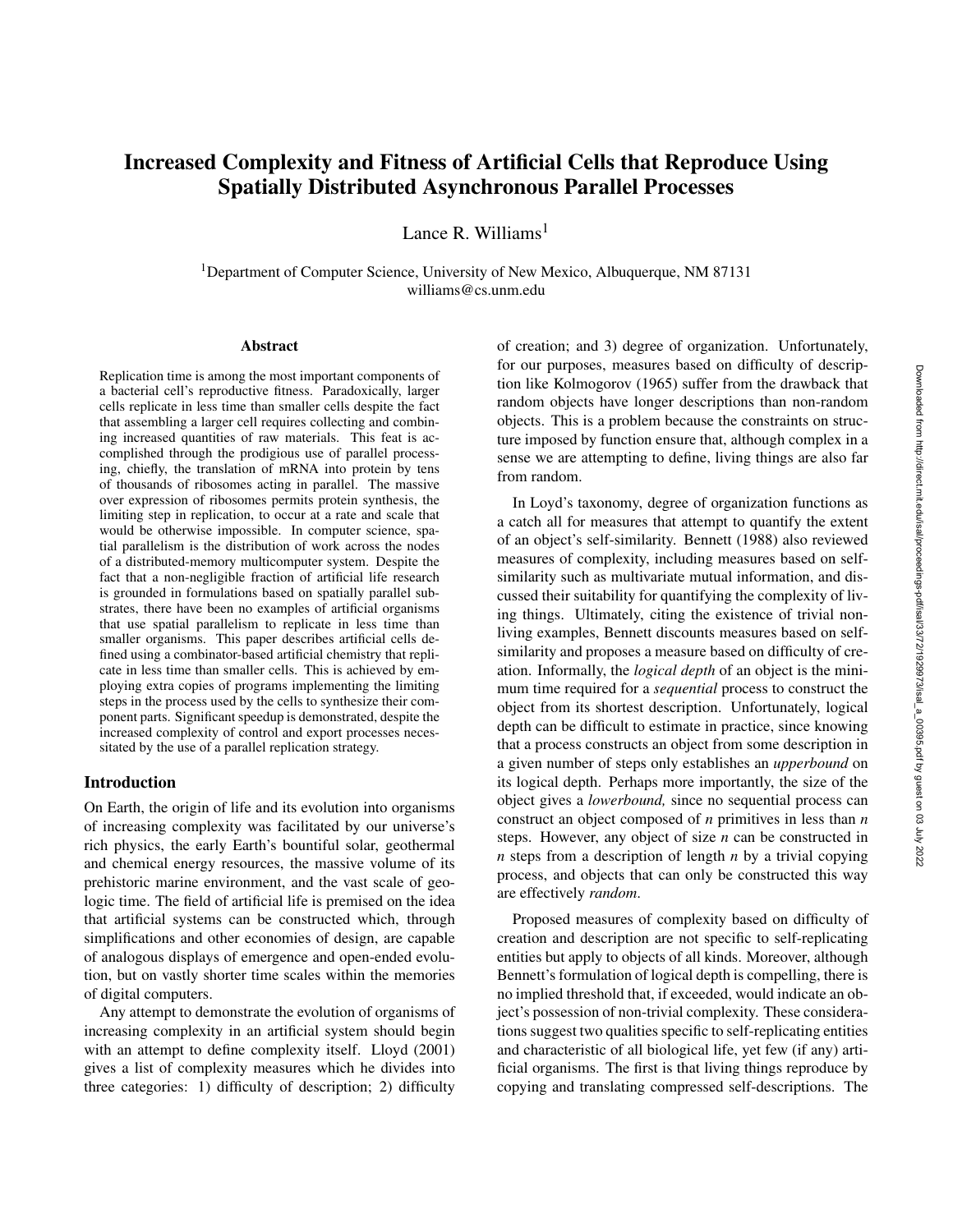

Figure 1: *E. coli* replication time in minutes (left scale) and dry mass in  $10^{-15}$  grams (right scale) as functions of number of ribosomes ( $\times 10^3$ ). All numbers are from Milo and Phillips (2015).

second is that living things reproduce in less time than a sequential process could construct them from an uncompressed description. Although both qualities characterize biological life, and therefore merit investigation, it is the second which is the topic of the present paper.

Replication time is among the most important components of a bacterial cell's reproductive fitness. The faster a bacterium replicates, the more likely it is to outcompete others for space and nutrients. It is for this reason that defining complexity as logical depth seems incompatible with the goal of increasing complexity through natural selection, since it it seems to imply that more complex cells must (by definition) reproduce more slowly. But bacterial cells are constructed using *parallel* not sequential processes. Using parallel construction processes, it is possible for a bacterial cell to both be larger and require less time to reproduce. Indeed, this is precisely what is observed in nature; the growth rate of populations of bacterial cells increases with cell size (Bremer and Dennis, 1996). This would not be possible if bacterial cells did not use parallelism at a massive scale.

Ribosomes are macromolecular complexes made of rRNA which translate mRNA into protein, the most fundamental construction process employed by the living cell. A bacterium's replication time decreases as the fraction of its dry mass consisting of rRNA increases. In the limit, a single *E. coli* can contain  $7.2 \times 10^4$  ribosomes and rRNA can account for fully 37% of its dry mass, achieving a replication time as short as 24 minutes (Milo and Phillips, 2015). See Figure 1.

All living cells have non-trivial algorithmic complexity since they are all many orders of magnitude more massive than their genomes, which function as compressed self-

descriptions. Decompression is accomplished by means of gene expression networks, which permit genes to be expressed at variable rates and in numbers far exceeding their representation in absolute numbers in the genome. Although ribosomes are made of *rRNA* not protein, they are similarly over expressed relative to their representation in the genome. The *E. coli* genome does not have  $7.2 \times 10^4$  copies of the gene encoding its rRNA; it only has seven (Milo and Phillips, 2015).

Parallelism is not limited to translation of mRNA into protein by ribosomes. It is also used to accelerate duplication of the bacterial genome itself. This process is implemented by a pair of replication forks that copy the circular DNA molecule forming the chromosome of the mother cell, resulting in a  $2 \times$  speedup. However, Youngren et al. (2014) showed that additional replication forks can begin construction of the granddaughter cell's chromosomes within daughter cells prior to binary fission and before duplication of the mother cell's chromosome has completed, resulting in additional parallel speedup.

Eukaryotic cells exploit parallelism to an even greater extent, by incorporation of complex self-replicating components like mitochondria that reproduce in parallel, and by distribution of their genomes across multiple chromosomes, which are copied and exported in parallel. However, it is indisputable that, with the advent of multicellular organisms, self-replication by means of parallel processes achieved a breakthrough to a qualitatively different level. The existence of organisms as large as elephants and whales would not be remotely possible were it not for the fact that cell division, growth and differentiation are inherently parallel processes.<sup>1</sup>

In summary, we believe that the study of self-replication by parallel processes is critical to achieving the primary goal of the field of artificial life, the demonstration of open-ended evolution of artificial organisms of increasing complexity. Despite this, and despite a long history of research on artificial self-replicating systems (Sipper, 1998; Freitas and Merkle, 2004), there has been relatively little study of systems that replicate using parallel processes. The prior work relevant to parallel self-replication can be divided into five categories:

- 1. Artificial organisms that replicate using sequential processes implemented on top of synchronous (von Neumann, 1966; Langton, 1984) or asynchronous parallel substrates (Nehaniv, 2004).
- 2. Artificial organisms implemented on top of asynchronous parallel substrates that replicate using sequential processes but also make limited use of parallelism (Laing, 1977; Hutton, 2004).

<sup>&</sup>lt;sup>1</sup>One might consider *eusociality* as practiced by social insects (ants) and some mammals (mole rats) to be a continuation of this pattern.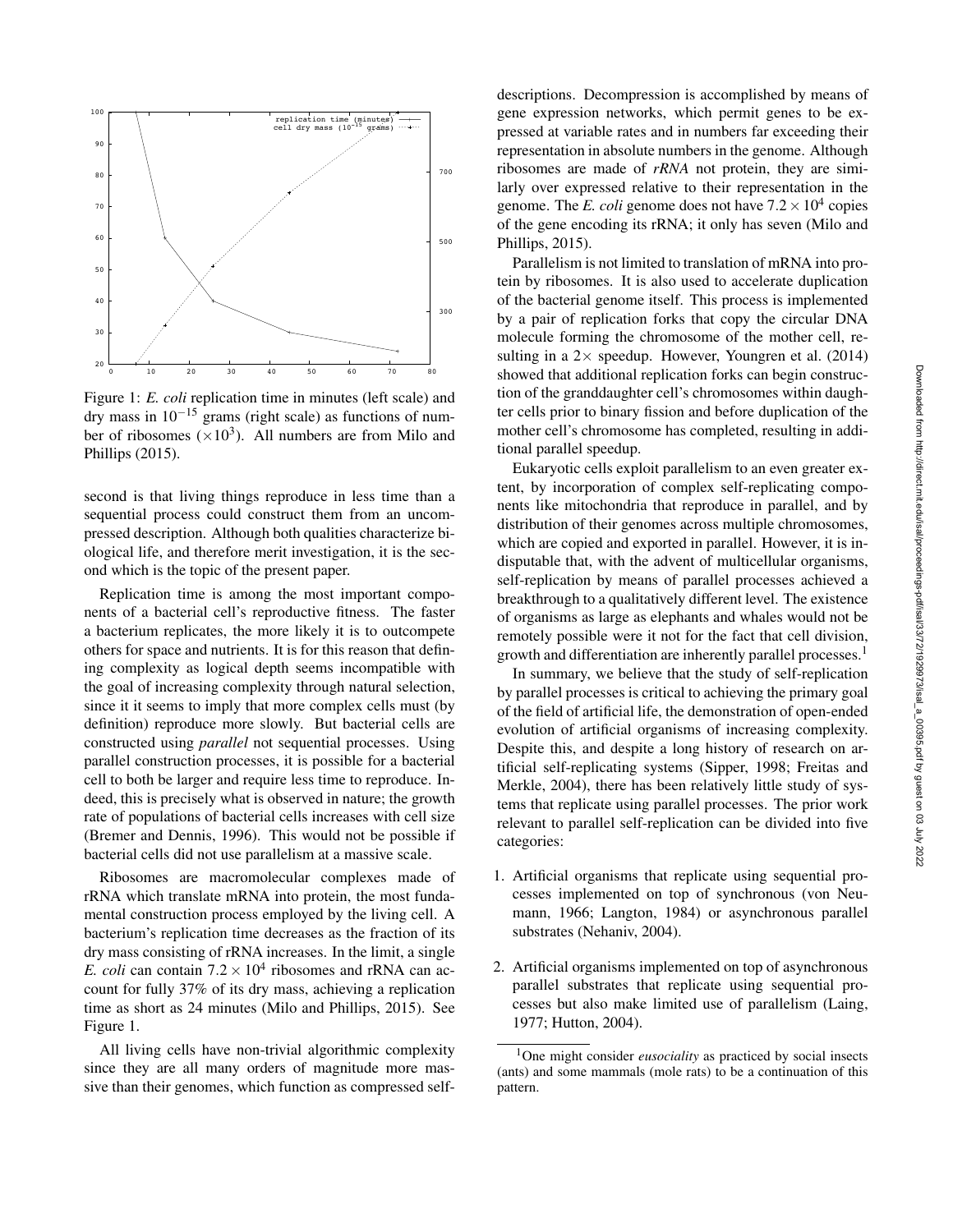- 3. Simulations of spatially distributed evolving populations of self-replicating sequential programs (Ray, 1994; Adami et al., 1994).
- 4. Autocatalytic sets defined in artificial chemistries that are not complete organisms because they do not isolate their reactants and products and/or lack the complexity of complete organisms (Farmer et al., 1986; Nakamura, 2010).
- 5. Self-replicating parallel programs in shared-memory multiprocessors (Thearling and Ray, 1996).

Nakamura (2010) showed how programs for a universal computer can be encoded as a parallel production system hosted on an asynchronous parallel substrate. He proved important properties of his encoding scheme including freedom from race conditions. It follows that programs which halt yield unique solutions. Finally, he described a parallel asynchronous self-replicating system based on a self-replicating program encoded using his scheme that replicates in time logarithmic in program size. Unfortunately, because no experimental results were described, this speedup can only be considered a theoretical upperbound and an implementation on real parallel hardware would be subject to overhead like non-zero mixing times of reactants and other factors not addressed in the paper.

Thearling and Ray (1996) described evolution of parallel self-replicating programs in a version of Tierra which included a *split* instruction that caused a process to fork into a pair of processes on a shared-memory multiprocessor. Unlike spatial parallelism on a distributed-memory multicomputer, these processes execute in parallel without duplication and distribution of the programs defining the processes. The instruction also modified an index register in a way specific to each daughter process so that the address range was divided between them. The ancestral program was not a *quine*, which replicate using dual *translation* and *copying* processes, but instead copied itself directly by exploiting its residency in the random access shared-memory. Nor was it sequential; it contained a single split instruction that reduced execution time by  $2 \times$  relative to a non-parallel copying program. Although the evolution of programs with reduced execution times was demonstrated, it should be noted that adding *n* splits would decrease the execution time by  $2^n \times$  of *any* program copying a block of memory of size  $2^n$ on this architecture, and the programs which evolved simply added splits while padding with non-operational instructions so that program length remained evenly divisible by 2*n*.

### Concurrency and Parallelism

As conceived by von Neumann (1966), a self-replicating system consists of five components

$$
A+B+C+D+\phi(A+B+C+D)
$$

where *A* is a *translator*, *B* is a *copier*, *C* is a *controller*, *D* is *payload* and  $\phi$ ( $A$  +  $B$  +  $C$  +  $D$ ) is a *description* of  $A$ ,  $B$ ,  $C$  and

*D*. Although von Neumann's self-replicating system was formalized as a synchronous cellular automaton, the above schema applies equally well to an asynchronous system of five *actors* which can be viewed as an autocatalytic set in an artificial chemistry governed by two rules:

$$
a: A+\phi(A+B+C+D) \rightarrow 2A+\phi(A+B+C+D)+B+C+D
$$
  

$$
b: B+\phi(A+B+C+D) \rightarrow B+2\phi(A+B+C+D).
$$

These rules have reactants on the left side of the arrow and products on the right. The first rule translates the description into a set of *programs* while the second rule copies the description. Each rule describes a *subproblem* which must be solved to achieve self-replication. The reactants and products of subproblems *c* and *d* are omitted for the time being, but might (for example) recognize when the *a* and *b* subproblems have completed, export products into the daughter cell, and effect fission of an enclosing membrane. For the moment, we assume that the times required to solve *c* and *d* are small and, unlike *a* and *b*, independent of the length of the description,  $\phi(A + B + C + D)$ . Nevertheless,  $\phi(C)$  and  $\phi(D)$  are likely as long as  $\phi(A)$  and  $\phi(B)$  and (like them) must be both translated and copied.

In computer science, a *concurrent* system consists of subprocesses that can be executed in different orders, constrained only by *data dependencies.* A data dependency exists when one subprocess provides the input to a second, in which case the first process must complete before the second can begin. *Concurrency* is a necessary precondition for *parallelism*, which is the simultaneous execution of subprocesses on different processors. Parallelism imposes additional constraints on execution order since a resource being used by one subprocess cannot be simultaneously used by another. The shared resource in the self-replication problem is the description,  $\phi(A + B + C + D)$ . It follows that subproblems *a* and *b* cannot be solved in parallel, which we abbreviate as *a/b*. Since there are no data dependencies, the execution order of the *a* and *b* subproblems is otherwise unconstrained, so that  $a \rightarrow b$  and  $b \rightarrow a$  are both possible.

The asynchronous system can be reformulated so that parallel solution of subproblems is possible by splitting the description into four pieces:

$$
A+B+C+D+\phi(A)+\phi(B)+\phi(C)+\phi(D).
$$

The system is still governed by two rules

$$
ax : A + \phi(x) \rightarrow A + \phi(x) + x
$$
  

$$
bx : B + \phi(x) \rightarrow B + 2\phi(x)
$$

where  $fx$  is program  $f$  and description  $x$ . However, there are now eight subproblems, which we refer to as *aa*, *ab*, *ac*, *ad*, *ba*, *bb*, *bc* and *bd*. Because there are no data dependencies between the subproblems, they can be solved sequentially in any of 8! possible orders, including

$$
aa \to ab \to ac \to ad \to ba \to bb \to bc \to bd.
$$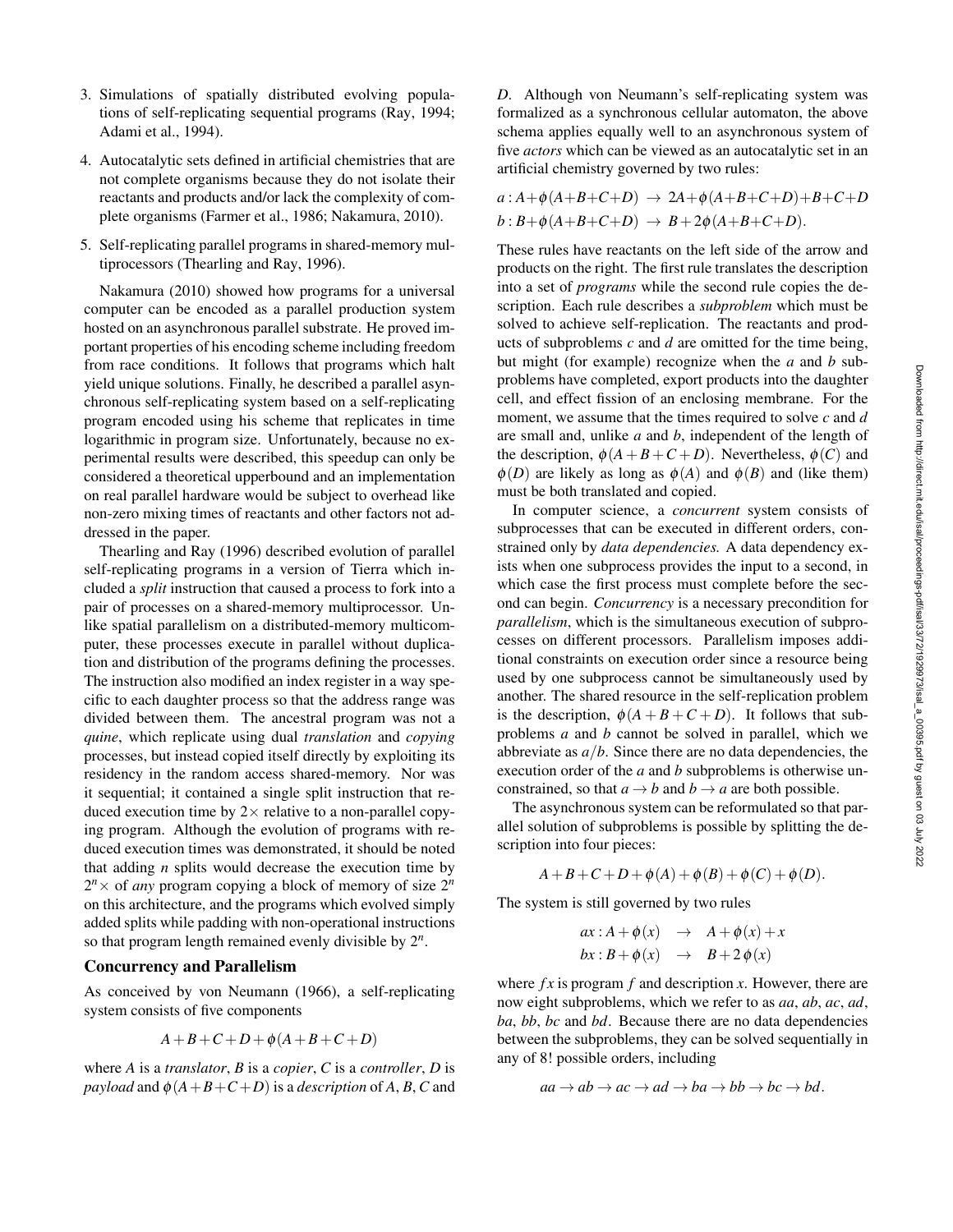To understand the potential for parallel solution of subproblems, the constraints on simultaneous execution imposed by shared resources must first be identified. Execution of a process solving subproblem  $fx$  precludes the simultaneous execution of processes solving subproblems *f y* and *g x* since there are single instances of program *f* and description *x*. This imposes ten constraints on simultaneous execution which we abbreviate as  $f x / f y$  and  $f x / g x$ . Nevertheless, even with these constraints, many strategies for parallel solution of subproblems remain, including

$$
(aa | ba) \rightarrow (ab | bb) \rightarrow (ac | bc) \rightarrow (ad | bd)
$$

which yields a  $2 \times$  speedup relative to the sequential strategy. Distributing the description across multiple actors increased parallelism by reducing contention for a shared resource. However, it also created new opportunities for parallelism that can be exploited by the addition of extra copies of *A*, *B*,  $\phi(A)$  and  $\phi(B)$ . Let *n* be the total number of copies of *A*, *B*,  $\phi(A)$  and  $\phi(B)$  in an asynchronous self-replicating system:

$$
n(A + \phi(A) + B + \phi(B)) + C + \phi(C) + D + \phi(D).
$$

The system is governed by two rules:

$$
a_i x_j : A_i + \phi(x_j) \rightarrow A_i + \phi(x_j) + x_j
$$
  
\n
$$
b_i x_j : B_i + \phi(x_j) \rightarrow B_i + 2 \phi(x_j).
$$

It requires the solution of  $4(n+1)$  subproblems  $a_i x_i$  and  $b_i x_j$ to achieve self-replication. The same constraints on simultaneous execution of the increased number of subproblems apply:  $f x / f y$  and  $f x / gx$ . When  $n = 2$ , these constraints allow the following strategy (and many others of equivalent or lesser efficiency) for parallel solution:

$$
(a_0a_0 | a_1a_1 | b_0b_0 | b_1b_1) \rightarrow
$$
  

$$
(a_0b_0 | a_1b_1 | b_0a_0 | b_1a_1) \rightarrow (a_0c | b_0c | a_1d | b_1d).
$$

Because this strategy contains only three steps, the speedup is  $\frac{4}{3} \times$  relative to the non-redundant parallel strategy and  $\frac{8}{3}$  × relative to the sequential strategy. This system is the first in a series of systems where additional instances of the actors which translate and copy can offset the replication cost of control and payload actors leading to decreased selfreplication time. Speedup occurs because the work of translating and copying the descriptions of the control and payload actors,  $\phi(C)$  and  $\phi(D)$ , is divided among all instances of the translate and copy actors, *A* and *B*. A hypothetical system containing only translate and copy actors

$$
n(A + \phi(A) + B + \phi(B))
$$

would not benefit from additional *A* and *B* instances, since minimum length strategies for all *n* require two steps:

$$
(a_0a_0|b_0b_0|...|a_{n-1}a_{n-1}|b_{n-1}b_{n-1})\rightarrow
$$

$$
(a_0b_0|b_0a_0|...|a_{n-1}b_{n-1}|b_{n-1}a_{n-1}).
$$

Although the example of the asynchronous von Neumann replicator is compelling, its lack of data dependencies makes it unusually amenable to speedup via parallelism. Indeed, it falls into a category of problems often termed, *embarrassingly parallel.* Many problems cannot be decomposed so easily. Although data dependencies do not necessarily preclude parallel speedup, they sometimes allow only a more limited form of parallelism termed *pipeline parallelism.* Consider an asynchronous self-replicating system governed by the following two rules:

$$
a_i x_j : A_i + \phi(x_j) \rightarrow A_i + 2 \tilde{\phi}(x_j)
$$
  

$$
b_i x_j : B_i + 2 \tilde{\phi}(x_j) \rightarrow B_i + x_j + 2 \phi(x_j).
$$

The first rule consumes a description  $\phi(x_i)$  and produces a pair of *reversed* descriptions  $2\phi(x_i)$ . The second rule consumes a pair of reversed descriptions and produces a program  $x_j$  and two descriptions  $2\phi(x_j)$ . In effect, the second rule simultaneously translates and copies. Although this process might seem contrived, it is very natural when programs and descriptions are represented as stacks that can be copied in a two stage process using a pair of stacks as an intermediate representation. Far from being contrived, it is the process used by the artificial cell described in this paper.

A self-replicating system using this process for translation and copying contains four data dependencies not present in the embarrassingly parallel system. These can be abbreviated as  $bx > ax$ , since for all x subproblem bx cannot be solved before subproblem *ax* has completed. Despite these constraints, for  $n = 2$ , the following strategy is possible

$$
(a_0a_0 | a_1a_1) \to (a_0b_0 | a_1b_1 | b_0a_0 | b_1a_1) \to (b_0b_0 | b_1b_1 | a_0c | a_1d) \to (b_0c | b_1d).
$$

This strategy yields a  $2 \times$  speedup relative to the sequential strategy. Although not quite as large as the  $\frac{8}{3} \times$  speedup observed in the embarrassingly parallel system, the speedup in the parallel pipelined system is still significant.

#### Artificial Chemistry of Program Fragments

An artificial chemistry is a system of constructible objects (Fontana and Buss, 1999). Elemental objects called *atoms* are combined to form more complex objects by reaction rules. When objects are embedded in a two-dimensional space, and are subject to diffusion, the artificial chemistry is a *bespoke physics* (Ackley, 2013). A bespoke physics serves as an abstract interface to a substrate comprised of asynchronous cellular automata (Priese, 1978) that can be simulated in parallel on a distributed-memory multicomputer. Realism can be increased by assuming that atoms cannot be created or destroyed, so that mass is conserved (di Fenizio, 2000). In a typical artificial chemistry, objects are symbols, strings or graphs and the rules which construct them are immutable. However, when objects can represent *programs*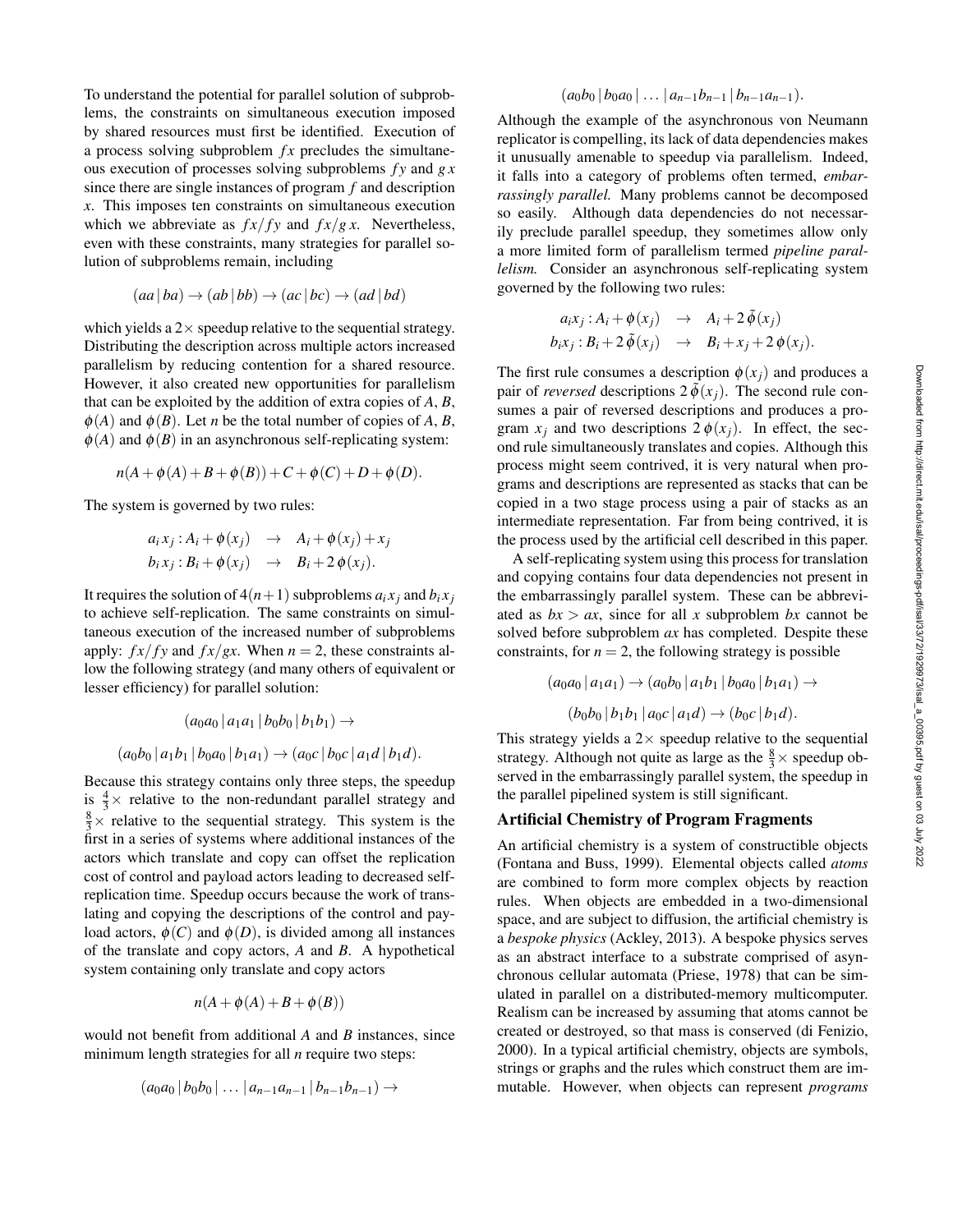and the immutable rules implement an *interpreter*, an artificial chemistry can (in effect) construct and apply new rules at runtime (Fontana and Buss, 1999; Tomita et al., 2007; Hickinbotham et al., 2011; Buliga and Kauffman, 2014). These artificial chemistries have increased expressive power.

In functional programming, *monads* are an abstract data type representing *program fragments* (Moggi, 1991). The monad interface allows program fragments to be composed and applied to values. By making control idioms implicit in data types, monads make it possible to build simple programs exhibiting complex behaviors, *e.g.,* backtracking. This makes them a powerful tool for defining highly expressive artificial chemistries. In prior work Williams (2016) described an artificial chemistry where atoms are monadic combinators and programs implementing non-deterministic rules are constructed objects. The atoms, which cannot be created or destroyed, are embedded in a two-dimensional space and subject to diffusion. Programs composed of combinators can construct both spatially distributed objects, and non-distributed objects of increased mass. Programs themselves are objects of this second type. Objects of increased mass diffuse more slowly, reflecting the real cost of data transport in the asynchronous parallel substrate. Upon completion, programs report the number of operations they executed. Because this number is a sum over all paths of execution, the real cost of simulating non-deterministic rules on the substrate is paid for. The asynchronous updates of local state needed to simulate both the execution of spatially distributed processes running for different amounts of time and the diffusion of objects of unequal mass are uniformly managed using the Gillespie algorithm (Gillespie, 1977).

#### Parallel Export

*Artificial organisms* are more complex than self-replicating systems since, in addition to making their own parts, they must also segregate their parts from the parts of other organisms (McMullin, 2004). Given a device which implements this segregation, the system can become a full-fledged organism by adding  $(m \geq 1)$  instances of a program *E* that moves the products of the mother's translation and copying processes from mother to daughter:

 $n(A+\phi(A)+B+\phi(B))+C+\phi(C)+D+\phi(D)+m(E+\phi(E)).$ 

The organism requires an additional rule governing export:

$$
e_i x_j : E_i + x_j + \phi(x_j) \rightarrow E_i + x'_j + \phi(x_j)'
$$
.

where  $x'_{j}$  and  $\phi(x_{j})'$  are a program and its description after export to the daughter organism. Because export of products can only happen after products are completed, two additional constraints on execution order are needed,  $ex > ax$ and  $e x > b x$ . Since *E* exports both a program and its description, the number of steps required to solve subproblem *e x* is twice the number required to solve *a x* or *b x*. However, these steps are of unequal size, and although the export process is sequential when  $m = 1$ , the value of m needed to avoid an export bottleneck depends on the relative cost of primitive synthesis and export operations.

Segregation of an organism's component parts from those of other organisms can be accomplished in different ways. If organisms are defined solely as patterns of states inside compact, connected regions of a parallel substrate, then distance alone can serve this purpose. A daughter organism can be constructed at some offset relative to its mother using the device of a construction arm (von Neumann, 1966; Langton, 1984; Nehaniv, 2004). Unfortunately, the use of this device eliminates the possibility of parallel speedup since it acts as a sequential bottleneck. Irrespective of the fact that it is spatially distributed and uses pipeline parallelism in its transmission of signals, the von Neumann automaton, considered as a whole, is sequential since the daughter automaton is constructed one site at a time at the tip of the moving construction arm.

Moveable organisms require a different solution. The most straightforward is to represent them as the connected components of a graph embedded in the substrate. The work of Hutton (2004) serves as an excellent example. Although this groundbreaking work has influenced the thinking of this author and many others, Hutton's "cells" are probably more accurately described as "molecules" since they consist of a few dozen atoms linked by bonds, lack membranes and genomes, and are copied by the reaction rules of a complex artificial chemistry designed solely for this purpose. The reaction rules implement a sequential and deterministic process that results in two half-sized daughters, which are then completed by means of a growth process that is concurrent and spatially parallel.

In living cells, segregation is accomplished using membranes. Viewed abstractly, membranes are just topological spheres that partition space into two disjoint volumes called *inside* and *outside*. The computational problems associated with the use of membranes as a segregation device were discussed at length in Williams (2019). Although space considerations preclude a detailed reprise of that discussion here, its conclusion was that using membranes to partition space is deceptively complicated, yet also completely unnecessary since simpler methods for representing membership in compact, spatially embedded sets of objects exist.

Williams (2019) describes one such method in detail. The footprint of a *roving pile* is a connected component of a twodimensional lattice graph. In the combinator-based artificial chemistry described in Williams (2016), actors can form groups which diffuse as a single unit. Groups in the footprint serve as bases for stacks of groups which form the contents of the pile. Base groups with one or more missing edges in the lattice graph form the footprint's *boundary.* Programs in the same stack execute concurrently but not in parallel; they compete for a shared processor resource in zero sum fashion. However, programs in different stacks in the same pile exe-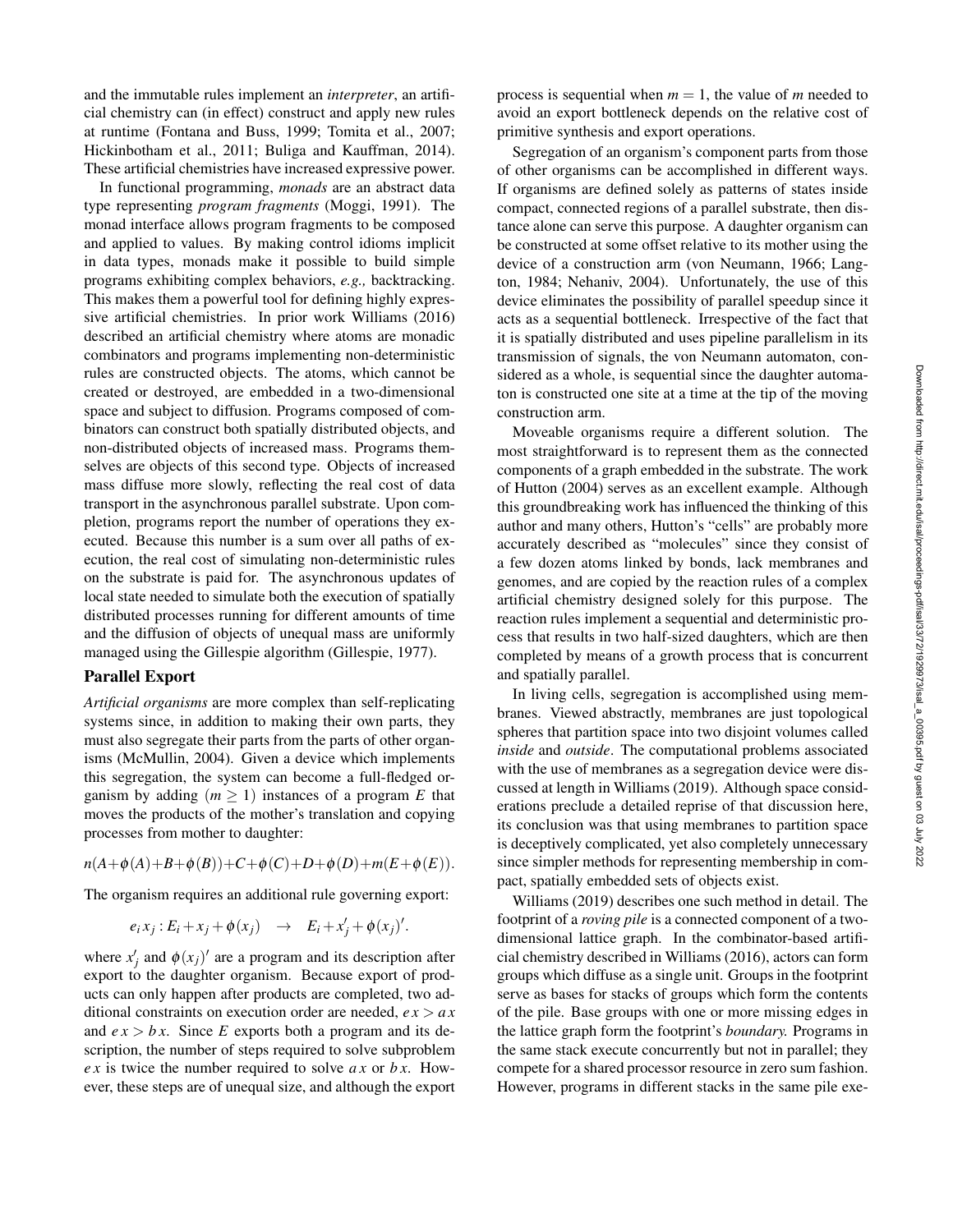

Figure 2: Topologically identifying the inner boundary of an *annulus* and the boundary of a *disc* creates the footprint of a roving pile with two compartments called *cell* and *vacuole*. The boundary between compartments is *selectively permeable.* Transport is mediated by a pair of combinators that act as a *transport interface* (right). These combinators modify *group state.* Groups in the *give* state can move (by diffusion) from cell to vacuole while groups in the *take* state can move in the opposite direction.

cute in parallel. So that piles can move and grow, and so that objects within piles can freely mix, groups in piles undergo diffusion. The footprint's shape evolves because groups on the boundary can move inwards or outwards subject only to the constraint that such movement cannot disconnect the pile's footprint. Although implemented as connected components of a lattice graph, the footprints of a roving pile can be visualized as planar immersions of two-dimensional surfaces with boundaries, and they are depicted this way in the figures of this paper. Observation of a working implementation shows that roving piles remain flat (low average stack height) and connected. Smaller piles constantly evolve in shape while rapidly moving around the space on random walks. Larger piles extend and retract pseudopod-like extensions but are less mobile in aggregate. In summary, roving piles look a lot like living cells.

To achieve the results reported in the present paper, the functionality of roving piles was significantly enhanced beyond that described in Williams (2019). The artificial cells described in this paper are hosted in piles with multiple compartments separated by selectively permeable boundaries; see Figure 2. Using this device, it is possible to implement a parallel export process that resembles binary fission in living cells. See Figure 3 and Figure 4.

#### Parallel Speedup in Artificial Cells

As McMullin (2004) noted, an artificial cell must accomplish two tasks. First, it must reproduce its own components. Second, the components and their duplicates must be spatially organized into separate cells. If the organization process is symmetrical, then the separate cells are both *daughters.* However, if the organization process is asymmetrical (as in yeast which reproduce by budding) then the two cells are distinguishable and can be called *mother* and *daughter.* We implemented an artificial cell that accomplishes the first of these tasks using a parallel pipeline consisting of six programs *A*-*F* that translate and copy program descriptions; see Figure 5. The second task is accomplished by programs *X*, *Y* and *Z*, which manage the organization of components and duplicates into mother and daughter cells. *X* consists



Figure 3: Exploded view in three dimensions of a cell in the process of binary fission showing a pair of circular apertures that pierce daughter cell membranes and the *septum* that divides the cell volume (left). The pair of apertures and the boundary of the septum are topologically identified along the course of the *contractile ring* (red). Adding a second circular aperture to each membrane at the end opposite the septum (blue and green) creates a *topological complex* that can be flattened, *i.e., immersed* in the plane. This complex is the footprint of a roving pile with three compartments called *mother*, *daughter* and *septum*. The boundary shared by the three compartments (red) is selectively permeable. Export from mother to daughter is mediated by a set of combinators that act as an *export interface* (right). *Open* (or *close*) change group states to *open* (or *close*), conferring permission to diffuse from mother to septum (or *vice versa*). This causes the area of the septum to increase (or decrease), which increases (or decreases) the length of the shared boundary, controlling the rate of diffusion from mother to daughter of groups in the *export* state.

of a short executable segment followed by a much longer non-executable segment. When it can do so without splitting the mother's pile, *X* creates a *bud* and moves itself to the newly created daughter's footprint; see Figure 4 (left). It then *smashes* itself within the daughter's footprint, creating the daughter's *cytosol* from the primitives comprising its non-executable segment. The cytosol contains the minimum set of primitive combinators necessary for self-replication. These are consumed by the *A*-*F* pipeline during synthesis and replenished by imports to the pile. *Z* closes the septum after verifying the daughter cell's viability and *Y* is a short non-executable program that is manufactured by the daughter just to prove its viability to *Z*. The lengths of the nine programs comprising the artificial cell are given in Table 1.

Table 1: Program lengths (combinators).

| $B \cup C \cup D \cup E \cup F \cup X \cup Y \cup Z$ |  |  |  |  |
|------------------------------------------------------|--|--|--|--|
| 42   62   55   63   74   92   89   8   43            |  |  |  |  |

A *zipper* is an implementation of a data structure that can be traversed and modified without mutation (Huet, 1997). All zippers consist of three parts. The *front* and *back* represent the parts of the data structure that 1) have already been traversed; or 2) have yet to be traversed. The *focus* is an item between the front and back that can be inspected or replaced.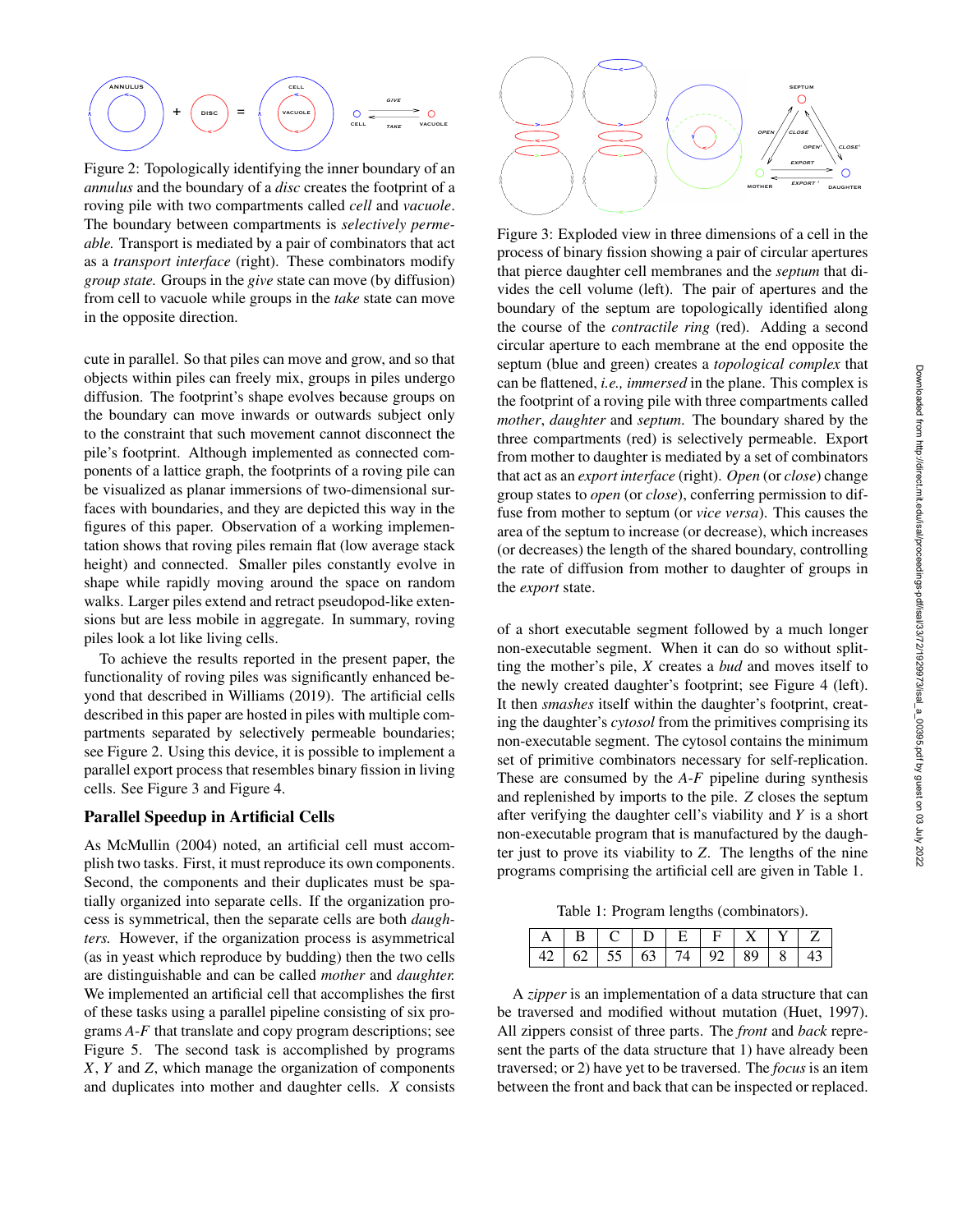

Figure 4: Exploded view of mother cell with *bud* and planar immersion of complex (left). The septum's footprint is a square of size  $1 \times 1$ , while the mother and daughter cell's footprints are annuli with square inner boundaries of size  $1 \times 1$  (red). The outer boundary of the daughter cell's footprint is a square of size  $3 \times 3$  (blue). Significantly, the footprints of the daughter and septum can be created using  $O(1)$ operations in a single Moore neighborhood of the mother's footprint. Exploded view of mother and daughter cell immediately prior to fission and planar immersion of complex (right). The footprint of the septum is a square of size  $1 \times 1$ , while the footprints of the mother and daughter are annuli with square inner boundaries of size  $1 \times 1$ . The group comprising the septum's footprint can be expelled and the resulting holes in mother and daughter filled using  $O(1)$  operations in the septum's Moore neighborhood.

The input to the synthesis pipeline is a zipper representation of  $\phi(x)$ . A pair of reversed program descriptions  $2\phi(x)$  can be constructed by traversing this zipper. The process begins when *A* copies the front of the input zipper. The front initially consists of a single combinator. In each step of the traversal, *B* pushes the focus onto the mother front and a primitive from the neighborhood (with matching type) onto the daughter front; the back is then popped to create a new focus. This is repeated until the back consists of a single combinator and the mother and daughter fronts each hold a reversed description  $\tilde{\phi}(x)$ . These are (in turn) reversed by a second traversal of the zipper in the opposite direction by *E* yielding  $\phi(x)$  and  $\phi(x)'$ . Significantly, during this traversal,  $E$  also makes an instance of  $x'$ . The time required for synthesis by the *A*-*F* pipeline is dominated by stages *B* and *E* which require time proportional to the length of  $\phi(x)$ . All other stages require constant time.

The last stage in the synthesis pipeline is implemented by *F*, which constructs a group in the *export* state containing  $x^{\prime}$ and  $\phi(x)$  and restores the mother zipper  $\phi(x)$  to the conformation needed by *A*, which implements the first stage in the pipeline. However, *A* will not actually see it until after replication completes, since  $F$  also changes the state of the group containing the mother zipper  $\phi(x)$  to *open*. This causes it to migrate to the septum which improves the efficiency of the synthesis process by reducing contention while also preventing the synthesis of unneeded instances of  $x'$  and  $\phi(x)'$ . Translation of  $\phi(Y)'$  by *A'-F'* in the daughter cell causes  $Z'$ to migrate to the septum. Once in the septum,  $Z'$  returns the



Figure 5: Six stage parallel pipeline for translating and copying zipper representation of description  $\phi(x)$  showing changes to zipper conformation effected by programs *A*-*F*. Unlike the pipeline described in Williams (2019), this pipeline produces both program *x* and description  $\phi(x)$  in a single cycle. This permits export to be implemented as a parallel process.

zippers  $\phi(x)$  stashed there to the mother, where they reenter the *A*-*F* pipeline, restarting the mother's self-replication process. Of course, by this point, the daughter's self-replication process is already in progress; see Figure 6. When  $Z'$  is the last actor remaining in the septum, it expels itself from the pile by closing the septum, completing the final operation in the construction of the daughter cell; see Figure 4 (right).

It should be noted that this differs from the process described in Williams (2019) because the *E* stage of the pipeline in that process reversed but did not copy. The advantage of the new pipeline is that both  $x<sup>0</sup>$  and  $\phi(x)<sup>0</sup>$  are produced in a single cycle. Significantly, it is this modification which permits export to be implemented as a parallel process. To appreciate this, recall that the cell described in Williams (2019) used a set of actors contained in a single group as a checklist to ensure that the daughter received the full complement of programs and descriptions. The fact that the checklist was non-distributed yet needed to be updated by any programs implementing the export process necessitated that the process be sequential. The fact that  $x<sup>0</sup>$  and  $\phi(x)$  are exported in a single group in the new cell means that the daughter can demonstrate that it has received the full complement of programs and descriptions simply by using its synthesis pipeline to translate and copy the description of a short dummy program  $\phi(Y)'$ . Because programs and descriptions are exported in pairs, its ability to do this demonstrates that it possesses not only  $A'-F'$ ,  $X'$  and  $\phi(Y)'$ , but also  $\phi(A)'$ - $\phi(F)'$ ,  $\phi(X)'$  and *Y'*. Finally, because *Z'* closes the septum but migrates there from the daughter, fission cannot occur unless the daughter also possesses  $\phi(Z)$ .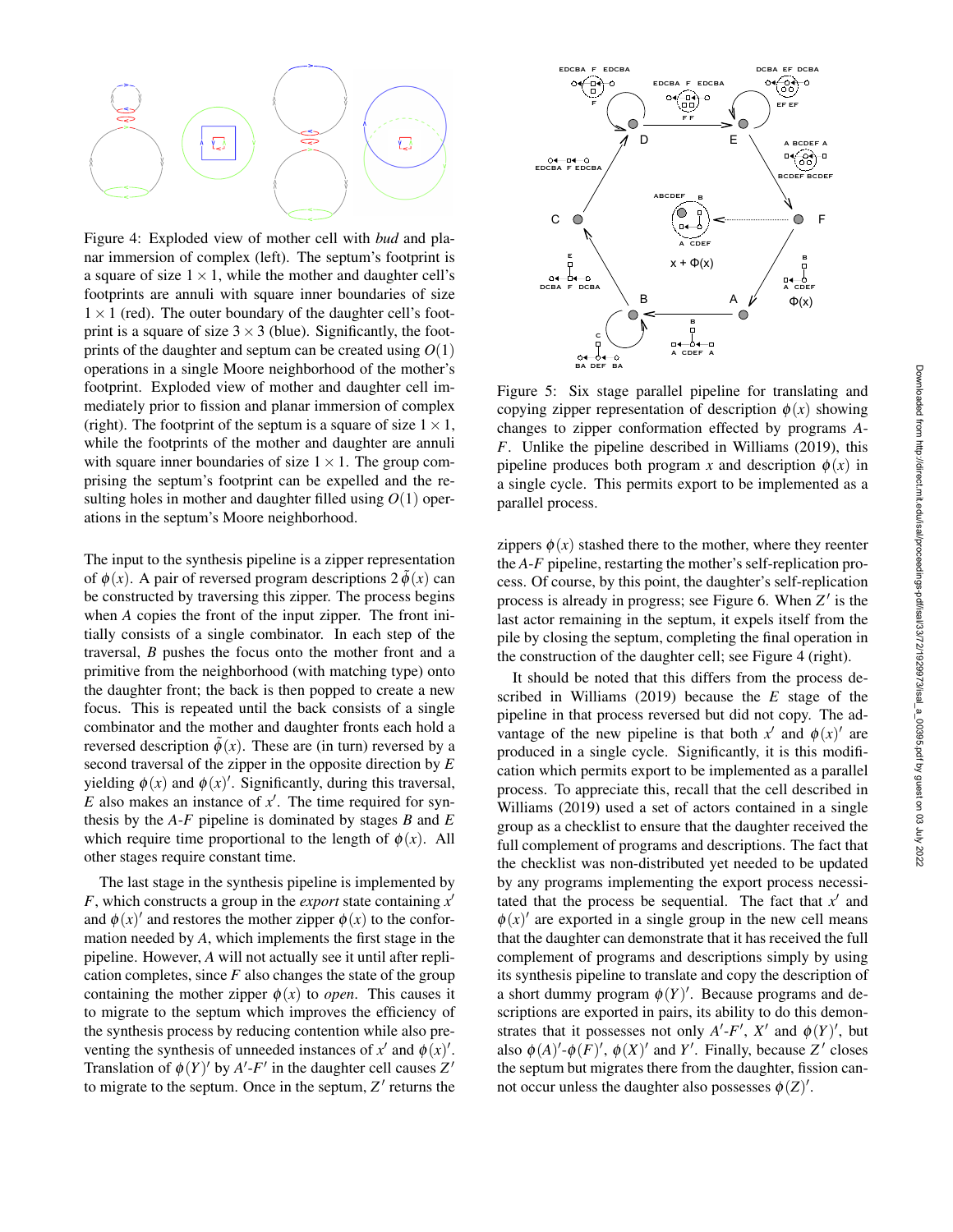

Figure 6: Schematic diagram of artificial cell. Mother (green) and daughter (blue) are depicted immediately prior to fission. After duplication by pipeline implemented by methods *A-F*, zippers  $\phi(x)$  representing the genome migrate to the septum (red) to prevent further duplication. Synthesis of  $Y''$  by  $A'$ - $F'$  triggers  $Z'$ , which returns zippers to the mother while closing the septum (red). Parallel speedup results from extra copies of *B* and *E*.

The artificial cell's replication time as a function of the number of copies (*n*) of the *B* and *E* programs and descriptions was measured experimentally. All trials were repeated ten times. Significant decrease in replication time relative to  $n = 1$  was observed for  $1 < n < 7$ , consistent with parallel speedup. This speedup occurred despite the increased size of the artificial cells; see Figure 7. Replication time continued to decrease with increasing *n* before reaching a minimum value at  $n = 5$  followed by a slight increase at  $n = 6$ .

To ascertain the speedup relative to a sequential implementation of an otherwise identical process, an artificial cell was constructed that combined the *A*-*F* programs into a single method together with programs for construction of the daughter cell's cytosol and export. This method and its description formed a group that diffused as a unit within the roving pile. Because of its simplified control and export processes, this sequential artificial cell had a significantly reduced size (734 combinators). Despite its reduced size, the sequential cell's replication time ( $405 \times 10^4$  operations) exceeded the replication times of much larger parallel cells  $($  > 1872 combinators) for  $n$  > 3. This demonstrates that spatial parallelism can pay for the increased complexity and runtime overhead associated with its use, resulting in artificial cells of increased complexity and fitness.

The export of redundant genes from mother to daughter is not completely reliable. Unlike Nakamura (2010), the parallel computation described in this paper is subject to race conditions that can potentially affect its result. Because they are unnecessary for synthesis of  $Y''$ , it sometimes happens that unfinished copies of extra *B* and *E* are in the mother



Figure 7: Artificial cell replication time in  $10<sup>4</sup>$  operations (left scale) and mass in combinators (right scale) as functions of number of copies of *B* and *E*. Error bars show  $\pm \sigma$ .

when the septum closes. Since *X* is significantly longer than both *B* and *E*, this happens only rarely. However, when it does, the number of copies of the affected gene in the current daughter decreases by one and the number in the next daughter (its younger sister) increases by one. It follows that, in a large population, there will be some variation in  $n_B$  and  $n_E$ , the number of copies of the *B* and *E* genes. Given sufficient time, natural selection would presumably cause the means to converge to values maximizing the fitness tradeoff between increased size (bad) and increased parallelism (good). Characterizing the distribution of  $n_B$  and  $n_E$  in a large population, and potentially observing their convergence over time to optimum values, is a subject for future work.

# Conclusion

Reproduction by spatially distributed asynchronous parallel processes is essential to the long term goal of demonstrating open-ended evolution of artificial organisms of increasing complexity. Despite this fact and the extensive literature on self-replicating systems, there has been little research on systems that replicate using parallel processes. This paper described artificial cells that replicate using spatially distributed asynchronous parallel processes defined using a combinator-based artificial chemistry. Larger cells that reproduce in less time than smaller cells were demonstrated. This was achieved by adding extra copies of programs implementing the limiting steps in the parallel pipelined process used by the cells to synthesize their component parts. Significant speedup was observed, despite the increased complexity of control and export processes necessitated by the use of a parallel replication strategy. The similarity between the parallel speedup observed in artificial cells with increased numbers of programs implementing limiting steps in their component synthesis pipelines and that of bacterial cells with increased numbers of ribosomes is noteworthy.